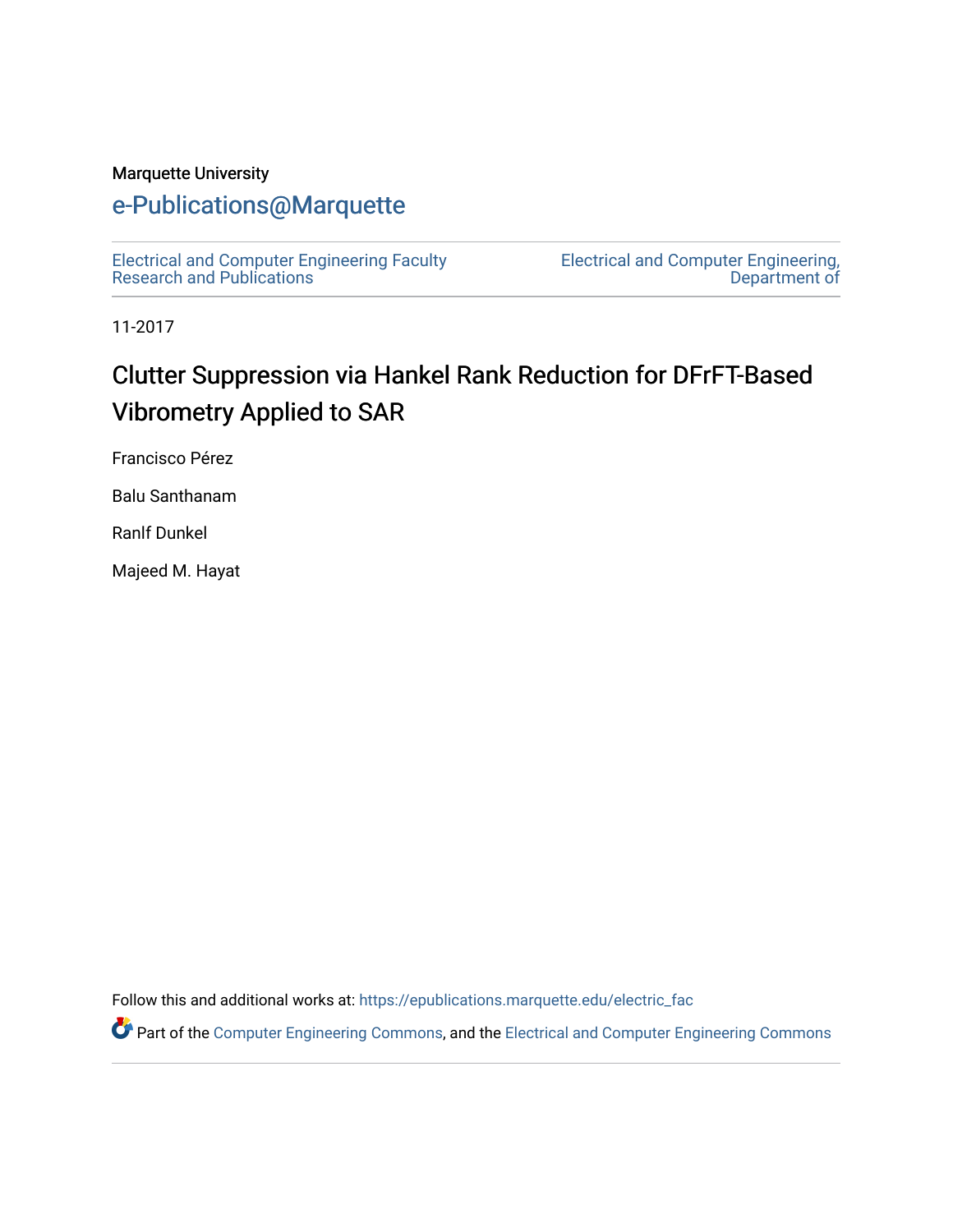**Marquette University**

# **e-Publications@Marquette**

# *Electrical and Computer Engineering Faculty Research and Publications/College of Arts and Sciences*

*This paper is NOT THE PUBLISHED VERSION;* **but the author's final, peer-reviewed manuscript.** The published version may be accessed by following the link in the citation below.

*IEEE Geoscience and Remote Sensing Letters*, Vol. 14, No. 11 (November 2017) : 2052-2056. *DOI*. This article is © IEEE and permission has been granted for this version to appear in [e-](http://epublications.marquette.edu/)[Publications@Marquette.](http://epublications.marquette.edu/) IEEE does not grant permission for this article to be further copied/distributed or hosted elsewhere without the express permission from IEEE.

# Clutter Suppression via Hankel Rank Reduction for DFrFT-Based Vibrometry Applied to SAR

#### Francisco Pérez

The Center for High Technology Materials and the Electrical and Computer Engineering Department, The University of New Mexico, Albuquerque, NM, USA

#### Balu Santhanam

The Center for High Technology Materials and the Electrical and Computer Engineering Department, The University of New Mexico, Albuquerque, NM

#### Ralf Dunkel

General Atomics Aeronautical Systems, Inc., San Diego, CA, USA

#### Majeed M. Hayat

The Center for High Technology Materials and the Electrical and Computer Engineering Department, The University of New Mexico, Albuquerque, NM

# Abstract:

Hankel rank reduction (HRR) is a method that, by prearranging the data in a Hankel matrix and performing rank reduction via singular value decomposition, suppresses the noise of a time-history vector comprised of the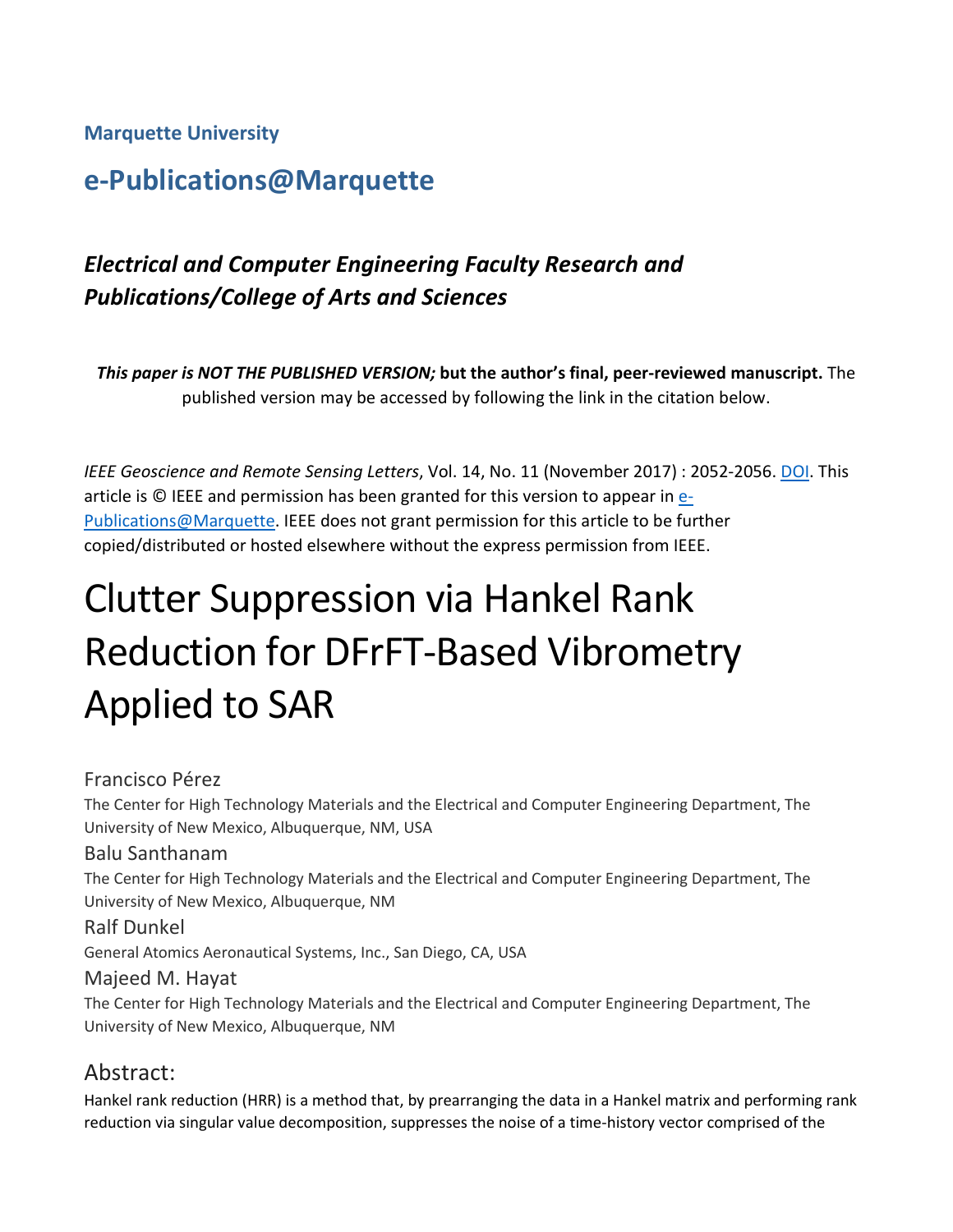superposition of a finite number of sinusoids. In this letter, the HRR method is studied for performing clutter suppression in synthetic aperture radar (SAR)-based vibrometry. Specifically, three different applications of the HRR method are presented. First, resembling the SAR slow-time signal model, the HRR method is utilized for separating a chirp signal immersed in a sinusoidal clutter. Second, using simulated airborne SAR data with 10 dB of signal-to-clutter ratio, the HRR method is applied to perform target isolation and to improve the results of an SAR-based vibration estimation algorithm. Finally, the vibrometry approach combined with the HRR method is validated using actual airborne SAR data.

# SECTION I. Introduction

The Hankel rank reduction (HRR) method [1]–[2][3] is a method for clutter suppression that has been extensively used in a high-frequency (HF) ground-wave radar [3]–[4][5]. Specifically, the HRR method was developed as a response to the target detection problem in ocean waters, in which the echoes from the HF radar exhibit high levels of ocean clutter [1]–[2][3]. Particularly, the HRR method exploits the fact that the ocean clutter can be modeled as a combination of narrow-band time-varying signals [3], [4]. Therefore, the ocean clutter can be suppressed by performing singular value decomposition (SVD) of a Hankel matrix of time series data [3].

In parallel, in recent works, the discrete fractional Fourier transform (DFrFT) has proved to be an effective remote-sensing tool for vibration estimation of ground targets in the synthetic aperture radar (SAR) images [6]– [7][8][9][10]. The ability to remotely sense structural vibrations of objects, such as bridges, buildings, and vehicles, can bear vital information about the type, operating conditions, and integrity of these objects. The most appealing characteristic of the DFrFT-based vibrometry approach is that it can be used to retrieve the acceleration time history (waveform), in the range direction, of a vibrating object imaged by an SAR. Therefore, this remote vibrometry technique enables the study of any kind of complex vibration, including chirplike and multicomponent vibrations. In order to do this, the vibrating object's phase history signal contained in an SAR image is processed using the DFrFT in a sliding-window fashion. In this way, the object's instantaneous acceleration is estimated by retrieving the parameters of the chirp modulation (micro-Doppler effect) induced by the objects in each window (subaperture) [6]. However, a major limitation of this vibrometry technique is that it performs poorly when either the signal-to-clutter ratio (SCR) or the signal-to-noise ratio (SNR) decreases below 15 dB [8]–[9][10].

In this letter, we combine both the HRR method and the DFrFT to provide an effective tool for vibration estimation in moderate clutter-level environments. We consider as a moderate clutter an environment where the target can still be distinguished from its surroundings, but the clutter content is high enough to corrupt its SAR signal and, therefore, affect vibration estimation. Under this assumption, the range line corresponding to the SAR phase history of the vibrating object can be isolated by analyzing the magnitude of the complex SAR image (a large magnitude difference is exhibited between the range line corresponding to the target and the range lines corresponding to its surroundings). Specifically, we exploit the fact that the clutter that surrounds a ground target is mainly static. Hence, it naturally complies with the assumptions made in the HRR framework for ocean clutter suppression.

There are several models that have been reported for representing the clutter in SAR images [11]. Generally speaking, these can be classified as parametric or nonparametric models, which can be generated by a speckle model, a product model, or by empirical distributions [11]. In this letter, we limit our study to three specific cases of clutter. First, we analyze the performance of the HRR technique when a simple chirp signal is contaminated with a narrow-band multicomponent sinusoidal clutter. This emulates the type of clutter that static scatterers produce in the SAR signal model  $(4)$ . Second, in order to emulate the speckle of a ground field, we synthesize an SAR image using  $(4)$  with spatially distributed-gamma clutter, and we compare the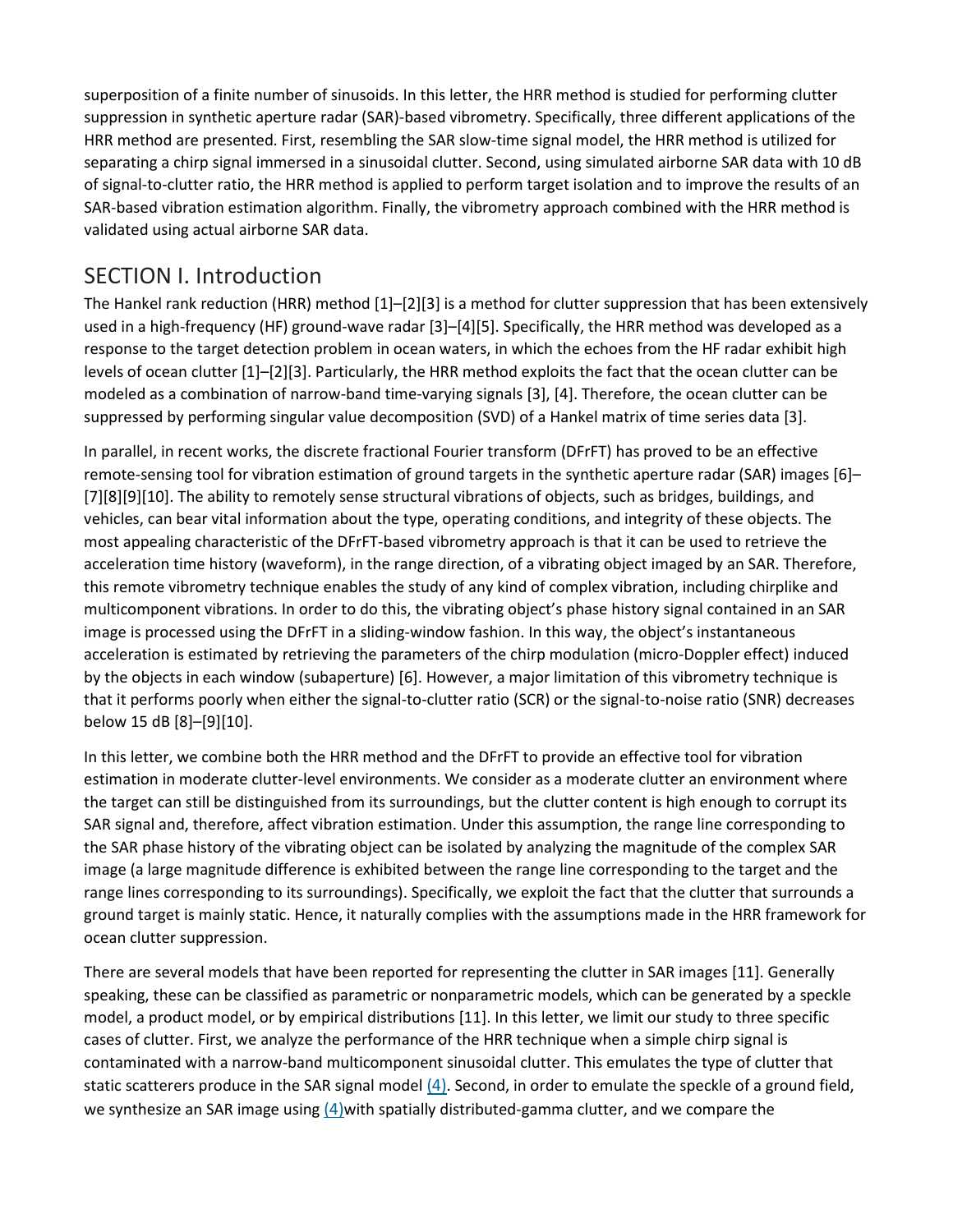performance of our proposal with the DFrFT approach alone. Finally, we use actual airborne SAR data of a vibrating target immersed in a desert clutter to demonstrate the efficacy of the proposed approach.

## SECTION II. Hankel Rank Reduction Method

Let  $s[n]$ ,  $n = 1, ..., N$  be a sampled signal composed of m superimposed sinusoids, whose instantaneous frequencies vary slowly with time. Then, the Hankel matrix of size  $(N - L + 1) \times L$  of the time series  $S[n]$  can be written as

$$
\mathbf{H} = \begin{pmatrix} s[1] & s[2] & \dots & s[L] \\ s[2] & s[3] & \dots & s[L+1] \\ \vdots & \vdots & \ddots & \vdots \\ s[N-L+1] & s[N-L+1] & \dots & s[N] \end{pmatrix} (1)
$$

where  $L \ll N$  and L is of order 3m. It has been demonstrated that when the instantaneous frequencies of the sinusoids do not vary significantly over L time steps, the rank of **H** will be close to  $2m$  [1]. On the other hand, if the instantaneous frequencies are strongly time-varying, H will be full rank. By means of SVD, the Hankel matrix  $H$  can be expressed as

$$
\mathbf{H} = \mathbf{U} \mathbf{S} \mathbf{V}^T = \sum_{j=1}^P \sigma_j \mathbf{u}_j \mathbf{v}_j^T
$$
 (2)

where  $S = \text{diag}[\sigma_1, ..., \sigma_P]$  and  $\sigma_1, ..., \sigma_P$  are the singular values of **H** in the decreasing order of magnitude, and **U** and **V** are matrices containing the left- and right-singular vectors,  $\bf{u}_i$  and  $\bf{v}_i$ ,  $j = 1, ..., P$ , respectively. If the instantaneous frequencies of the sinusoids do not present significant variations and if the intensity of the noise is moderate or low, then the most of the power of the signal  $S[n]$  will be concentrated in the largest K singular values. Then, the  $P - K$  smallest singular values can be neglected and **H** can be approximated by

$$
\widetilde{\mathsf{H}} = \mathbf{U}_1 \mathbf{S}_1 \mathbf{V}_1^T = \sum_{j=1}^K \sigma_j \mathbf{u}_j \mathbf{v}_j^T \ . \ (3)
$$

Since  $\stackrel{\sim}{\mathsf{H}}$  contains an ordered time structure, similar to that of  ${\bf H}$  in <u>(1)</u>, then an approximation of  $s[n]$  (after rank reduction) can be constructed by concatenating the first row with the last column of  $H^{\sim}$  . In this way, for cases in which the true signal  $s[n]$  is contaminated with additive clutter and noise, one can recover a cleaner version of  $s[n]$ whenever the singular values of these perturbations have a magnitude less than the largest K singular values of  $s[n]$  [1]–[2][3][4] [5].

## SECTION III. SAR Signal Model

Let  $\sigma$  be the magnitude of the complex reflectivity of the *i* th scatterer. Let  $r_i[n]$  be the projection of the vibration displacement on the line of sight from the scatterer to the airborne SAR sensor. The range-compressed phase history signal collected by the radar at a given range line [6] can be written as

$$
x[n] = \sum_{i} \sigma_i[n] \exp\left(j\left[\phi_i + y_i f_y n - \frac{4\pi f_c}{c} r_i[n]\right]\right) + \omega[n]_{(4)}
$$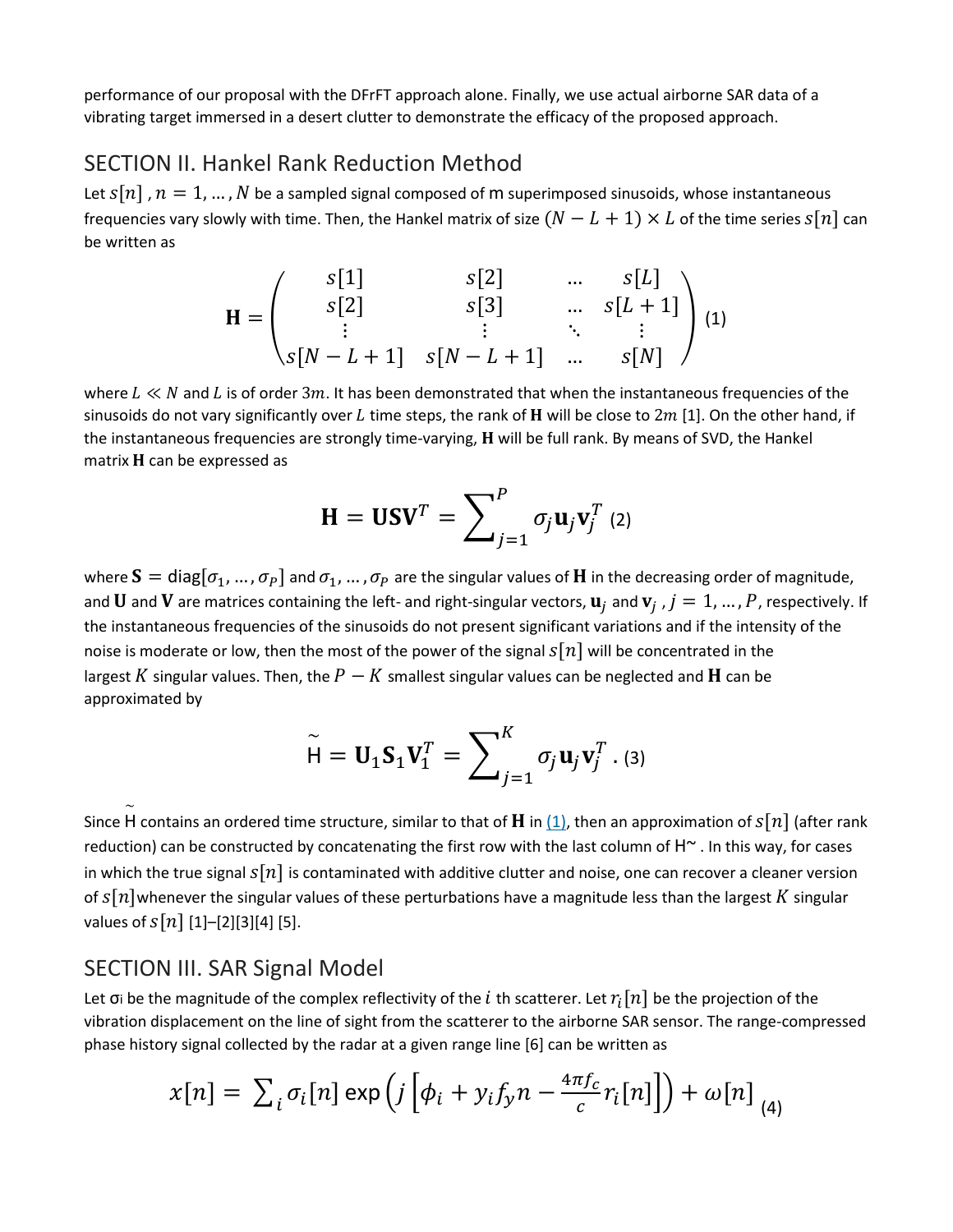where  $y_i$  is the cross-range position of the *i* th scatterer,  $f_y$  is an imaging factor,  $f_c$  is the carrier frequency,  $c$  is the propagation speed of the pulse, and  $\phi_i$  is a constant phase term. For a static scatterer, the term  $r_i[n]$  is constant [6]. This model corresponds to the slow-time signal or demodulated pulse, after applying polar-torectangular resampling, correcting for cell migration, and applying autofocus. The two assumptions of this model are that the change of an aspect angle in the SAR flight geometry is considered small, and that the phase modulation induced by a time-varying term  $y_i$  can be neglected, since, generally, the distance from the patch center to the midaperture is in the order of tens of kilometers. This model is useful for representing the radar return of any scatterer in the scene, including clutter and vibrating objects. However, it makes difficult the task of estimating the vibration waveform of an object, since vibrating objects are usually surrounded by other static objects that produce a sinusoidal clutter with spatial-dependent frequencies. Instead, the DFrFT is applied for estimating the chirp rate of a second-order Taylor approximation of  $(4)$  for a point target [6]. Let  $r_d[m], v_d[m]$ , and  $a_d[m]$  be the position, speed, and acceleration of the vibrating target, respectively. Let  $f_{\rm prf}$  be the pulse repetition frequency of the SAR and consider a subaperture of  $N_w$  samples. Then, in [6], the SAR phase history of a vibrating point target can be expressed as

$$
x[n] \approx \sigma \exp(j[\phi - \frac{4\pi f_c}{c}r_d[m] + \left(yf_y - \frac{4\pi f_c}{cf_{\text{prf}}}v_d[m]\right)n - \frac{2\pi f_c}{cf_{\text{prf}}^2}a_d[m]n^2]) + \omega[n] \tag{5}
$$
  

$$
m \le n < m + N_w.
$$

In this manner, the vibration waveform can be estimated from  $(5)$  by retrieving the chirp parameter  $2\pi f_c a_d [m]/(c f_{\rm prf}^2)$  using a sliding-window approach and assuming  $a_d[m]$  to be constant in each window  $N_w$ . However, since  $(5)$  does not account for the return of static scatterers (clutter) as  $(4)$ , then the performance of the DFrFT-vibrometry technique becomes susceptible to the clutter that surrounds the vibrating object.

## SECTION IV. Applications

#### A. Chirp Signal and Sinusoidal Clutter

First, we consider the case in which the HRR method is applied to isolate a linear chirp signal,  $S[n]$ , from the sinusoidal clutter,  $c[n]$ . This is particularly interesting, because normally in airborne SAR, the signal of interest (SOI) for vibrometry is a linear chirp (produced by the vibrating object) and the surrounding objects act as the sinusoidal clutter. For this experiment, the SOI was a complex-linear chirp of amplitude 1, 0 phase, and frequency ranging from 5 to 10 Hz. The additive sinusoidal clutter was generated as

$$
c[n] = \frac{1}{4} \sum_{f=4}^{11} \exp(j2\pi f n + \phi), \phi \sim U[-\pi, \pi].
$$
 (6)

The signals were generated for 2 s at a sampling rate of 2 kHz. The clutter parameters used in  $(6)$  were intentionally chosen to interfere with the frequency range of the chirp signal. The HRR method was applied using a Hankel matrix of order 128 and preserving the two most significant singular values. As can be observed in Fig. 1(a) and (b), the HRR method is capable of isolating the chirp signal from the sinusoidal clutter with the similar spectral content. The appropriate number of singular values for the reconstruction was selected by analyzing the singular value spectrum obtained via SVD [see Fig. 1(c)]. When the SCR is known, the following heuristics can be used to determine the approach to follow for recovering the SOI. For the case in which the SCR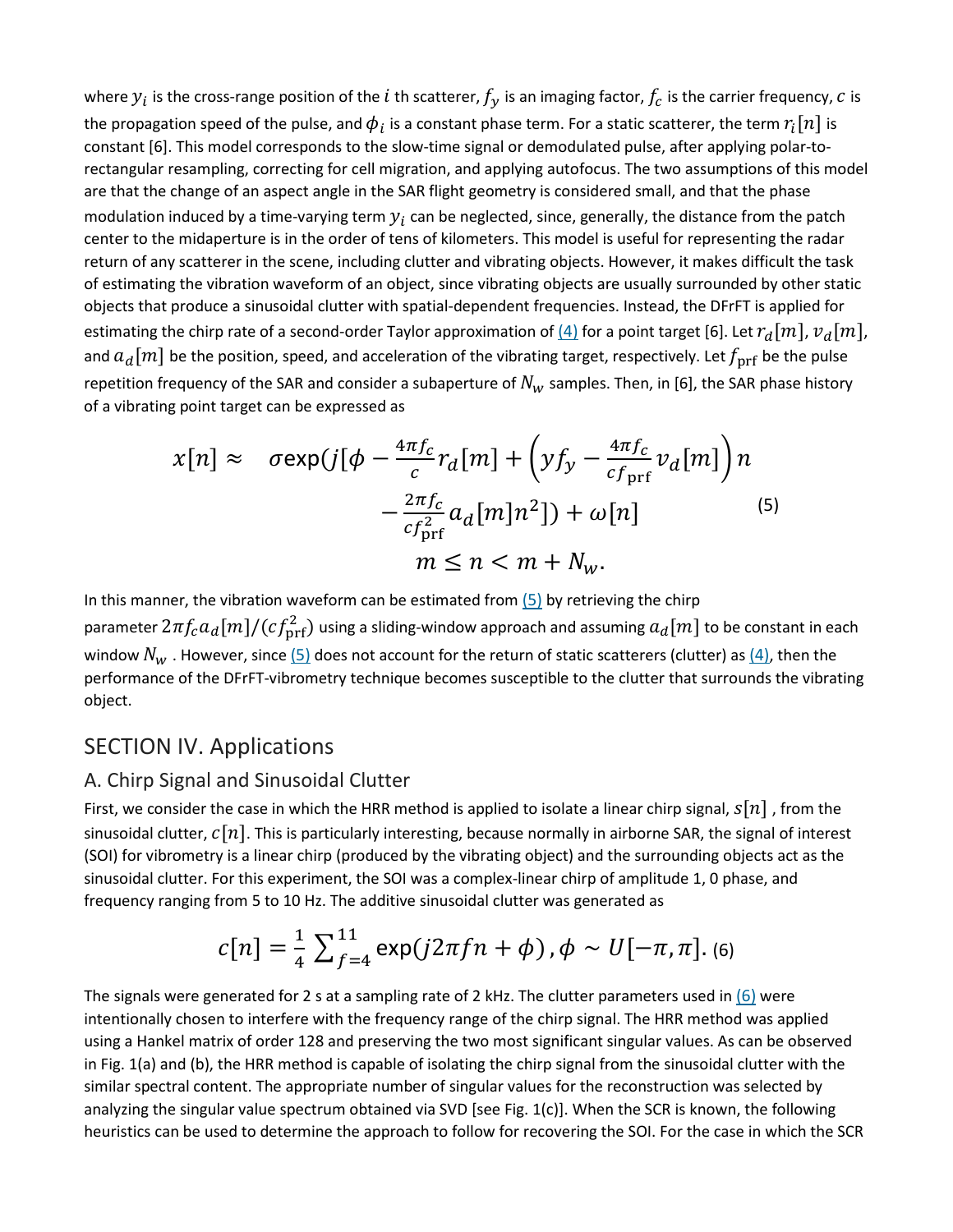is moderate or high, the most significant singular values are likely to correspond to the SOI, and a reliable estimation of the latter can be obtained by disregarding the least significant singular values. Otherwise, when the SCR is low, the most significant singular values are more likely to correspond to the clutter subspace, and clutter reconstruction may be more reliable than signal reconstruction. In this case, an estimation of the SOI can be obtained by subtracting the estimated clutter from the signal. Also, it must be noted that the transition region in the singular value spectrum (transition from the singular values of the signal to those of the clutter) depends on the order of the Hankel matrix employed, as can be seen when comparing the spectrum of a matrix of order 128 [see Fig. 1(c)] and the spectrum of a matrix of order 512 [see Fig. 1(d)]. Therefore, this also determines the number of singular values to preserve.



Fig. 1. Results of applying the HRR method on the resulting signal  $s[n] + c[n]$ . (a) Comparison of  $s[n]$  with its estimation via HRR,  $s_{hrr}[n]$  (real part displayed). (b) Comparison of  $s[n] + c[n]$  with  $s_{hrr}[n]$  (real part displayed). (c) Singular value spectrum using a Hankel matrix of order 128 of  $s[n] + c[n]$ . (d) Singular value spectrum using a Hankel matrix of order 512 of  $s[n] + c[n]$ .

#### B. Application of HRR on Simulated SAR Data

As a second application, the capability of the HRR method for removing the clutter of moderate level from simulated SAR data is studied. The SAR system parameters used in this simulation experiment are listed in Table I. The SAR data are synthesized using a point target that vibrates at 5 Hz with an amplitude of 1 cm as an element of study (i.e., 5-Hz sinusoidal acceleration of 9.86 m/s2). The SAR signal model utilized for this experiment is [\(4\).](https://ieeexplore.ieee.org/document/#deqn4) On top of the simulated SAR image, spatially distributed-gamma clutter is added at an SCR of 10 dB, and white noise is added at an SNR of 30 dB. The SCR and SNR values are selected in accordance with previous studies that have shown that the standard DFrFT-based vibrometry technique performs poorly for SCR ≤ 15 dB while the SNR is high (SNR ≥ 30 dB) [8]–[9][10]. Once the simulated SAR image is formed, the HRR method is applied to the slow-time data of the complex-SAR image, considering a matrix order of 128 samples, and conserving the 12 most significant singular values for reconstructing the Hankel matrix.

TABLE I SAR System Parameters Used in the Simulation

| I Parameter | antitv |
|-------------|--------|
|             |        |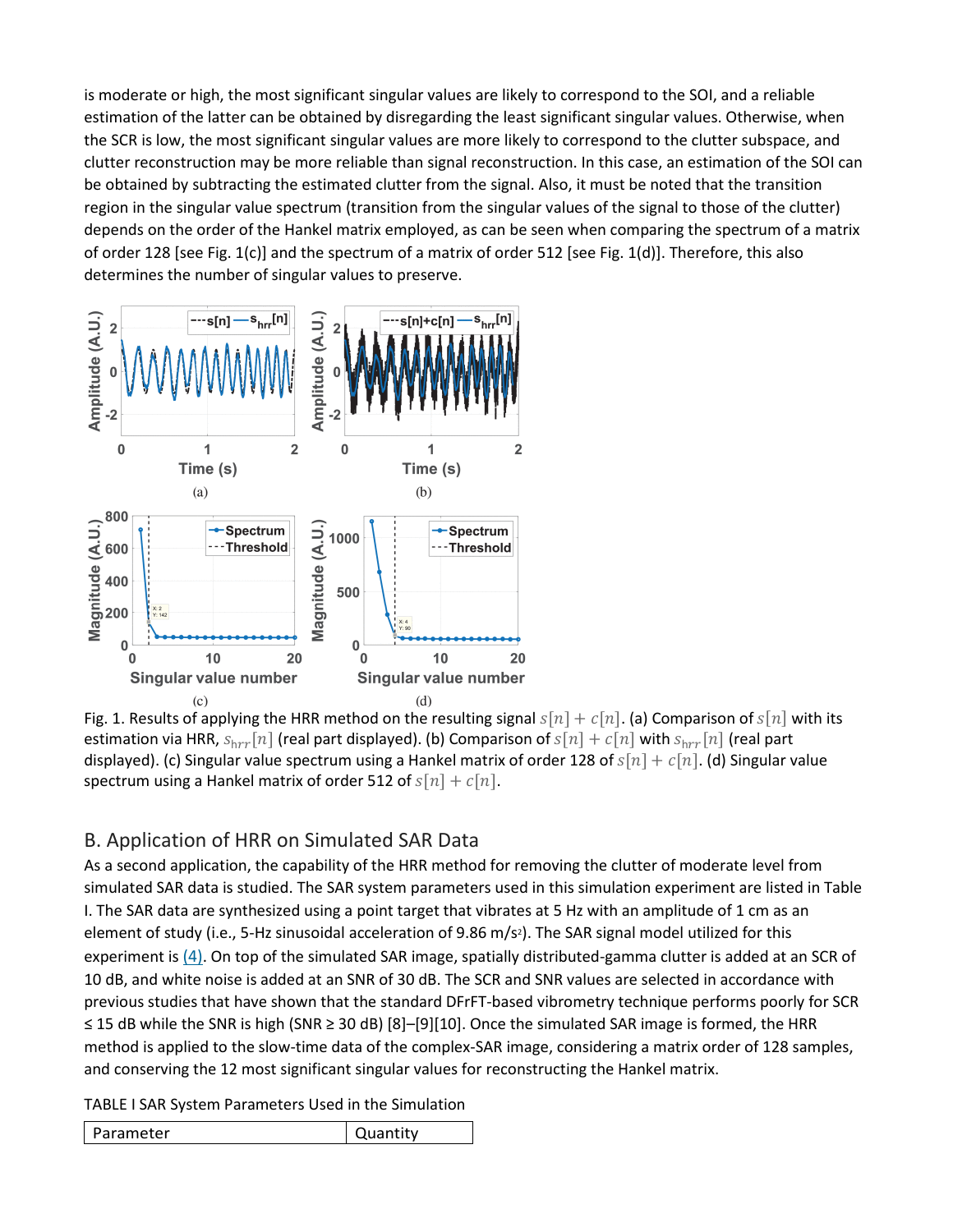| Pixel dimension                      | $0.25 \times 0.25$ m <sup>2</sup> |
|--------------------------------------|-----------------------------------|
| Nominal resolution                   | $0.3 \times 0.3$ m <sup>2</sup>   |
| Carrier frequency                    | $Jc = 16GHz$                      |
| Sent pulse bandwidth                 | $Jo = 454MHz$                     |
| Pulse duration                       | $tc = 2 \times 1 - 0^4$ s         |
| Length of the synthetic aperture     | $l = 284m$                        |
| Plane velocity                       | $Va = 250m/s$                     |
| Sampling frequency                   | 2.560MHz                          |
| Pulse repet iti o n frequency (fprf) | 450Hz                             |
| <b>SNR</b>                           | 30dB                              |
| SCR                                  | <b>IOdB</b>                       |

| Parameter                              | <b>Quantity</b>                   |
|----------------------------------------|-----------------------------------|
| Pixel dimension                        | $0.25 \times 0.25$ m <sup>2</sup> |
| Nominal resolution                     | $0.3 \times 0.3$ m <sup>2</sup>   |
| Carrier frequency                      | $f_c = 16 \text{GHz}$             |
| Sent pulse bandwidth                   | $f_0 = 454 \text{MHz}$            |
| Pulse duration                         | $t_c = 2 \times 10^{-4}$ s        |
| Length of the synthetic aperture       | $L = 284$ m                       |
| Plane velocity                         | $V_a = 250$ m/s                   |
| Sampling frequency                     | 2.560MHz                          |
| Pulse repetition frequency $(f_{prf})$ | 450Hz                             |
| <b>SNR</b>                             | 30dB                              |
| <b>SCR</b>                             | 10dB                              |

Fig. 2(a)–(c) and (e) presents a comparison among the original complex SAR image before and after applying the HRR method. As can be observed, the HRR method significantly reduces the amount of clutter present in the complex SAR image. Specifically, the root-mean-square error (RMSE) between the reference [see Fig. 2(e)] and the SAR image before applying the HRR [see Fig. 2(a)] is 27.6, and the RMSE between the reference and the SAR image after applying the HRR [see Fig. 2(c)] is 18.4. This is even more evident when analyzing the resulting range-compressed SOI, as it is shown in Fig. 2(b)–(d) and (f). It can be noted that, after applying the HRR, the shape of the chirp pulse is partially recovered. Particularly, the RMSE between the range-compressed SOI before applying the HRR and the reference [see Fig. 2(b) and (f)] is 1.39×10−3 , and the RMSE between the rangecompressed SOI after applying the HRR and the reference [see Fig. 2(d) and (f)] is 0.80×10−3 . Then, following the DFrFT-based vibrometry algorithm described in [6], the instantaneous acceleration signal can be estimated from the rang-compressed phase history SOI by applying the DFrFT using a sliding-window approach. For this purpose, we employed the recommend DFrFT parameters for the estimation of low-frequency vibrations [6], [8]. Specifically, a sliding window of 40 samples, an upsampling factor of 4, and a zoom-in factor of 4 were employed in the aforementioned algorithm. The results of applying the DFrFT-based vibrometry algorithm are shown in Fig. 3. As can be observed, preprocessing the data with the HRR method allows one to retrieve a significantly less corrupted acceleration signal. In fact, as it is shown in Fig. 3, the dominant frequency component of 5 Hz can clearly be estimated from the magnitude spectrum when applying the HRR method. Specifically, the RMSE between the recovered acceleration signal without using the HRR and the reference [see Fig. 3(a) and (e)] is 3.66, and the RMSE between the recovered acceleration after using the HRR and the reference [see Fig. 3(c) and (e)] is 1.87. These results demonstrate that the HRR method is a useful tool for dealing with scenarios in which the clutter surrounding the vibrating object has a moderate intensity.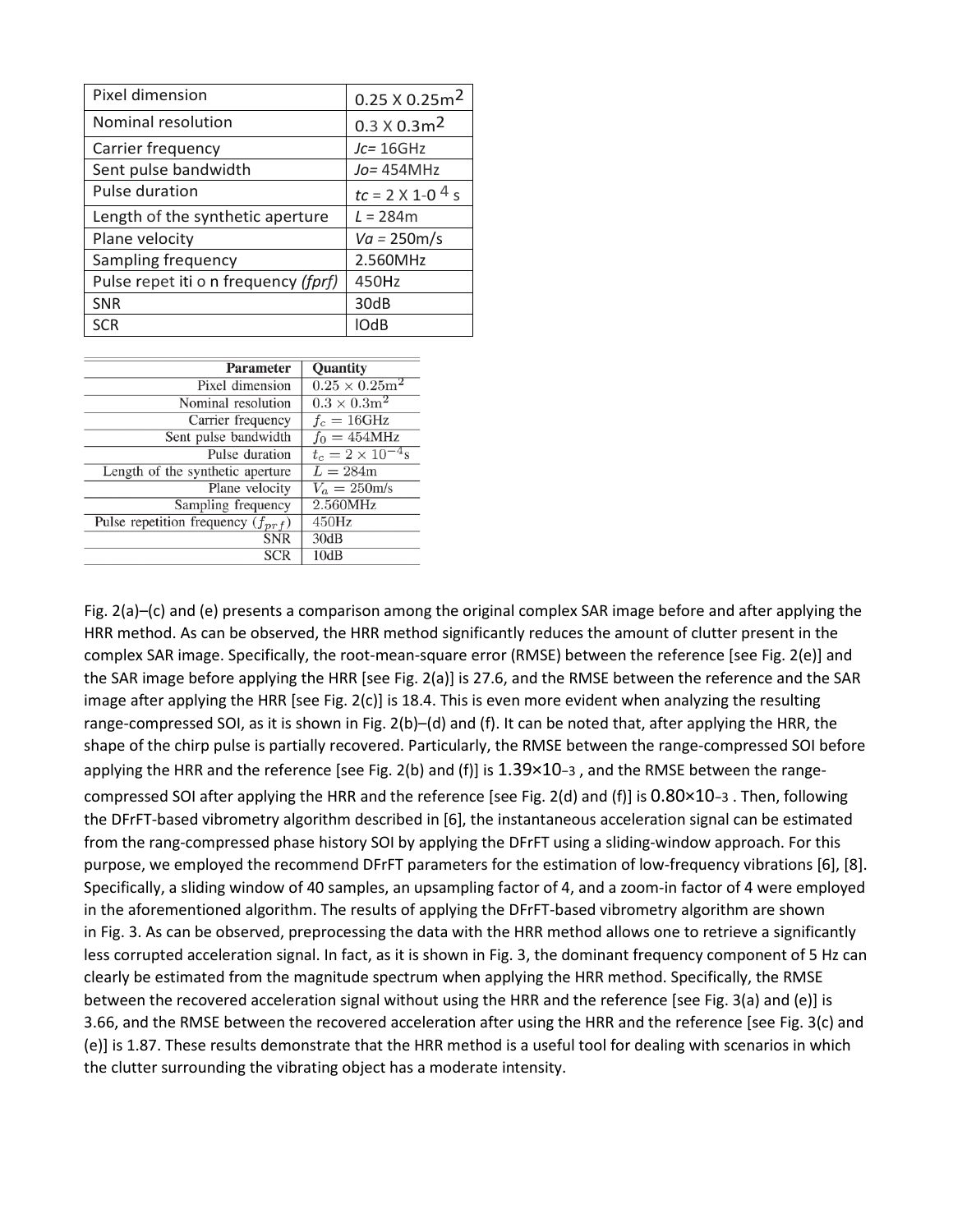

Fig. 2. Result of applying the HRR method on the range-compressed phase history of the simulated data. Magnitude of the SAR image (a) before applying the HRR method, (c) after applying the HRR method, and (e) vibrating target without clutter (reference). Slow-time SOI (b) before applying the HRR method, (d) after the applying HRR method, and (f) vibrating target without clutter (reference).



Fig. 3. Acceleration signal of a target vibrating at 5Hz from the simulated SAR data using the DFrFT-based vibrometry approach: (a) Recovered waveform without applying the HRR method, (c) Recovered waveform applying the HRR method, (e) Actual acceleration of the target. Magnitude spectrum of the acceleration signals: (b) Not using the HRR method, (d) Using the HRR method, (f) Spectrum of the actual acceleration of the target.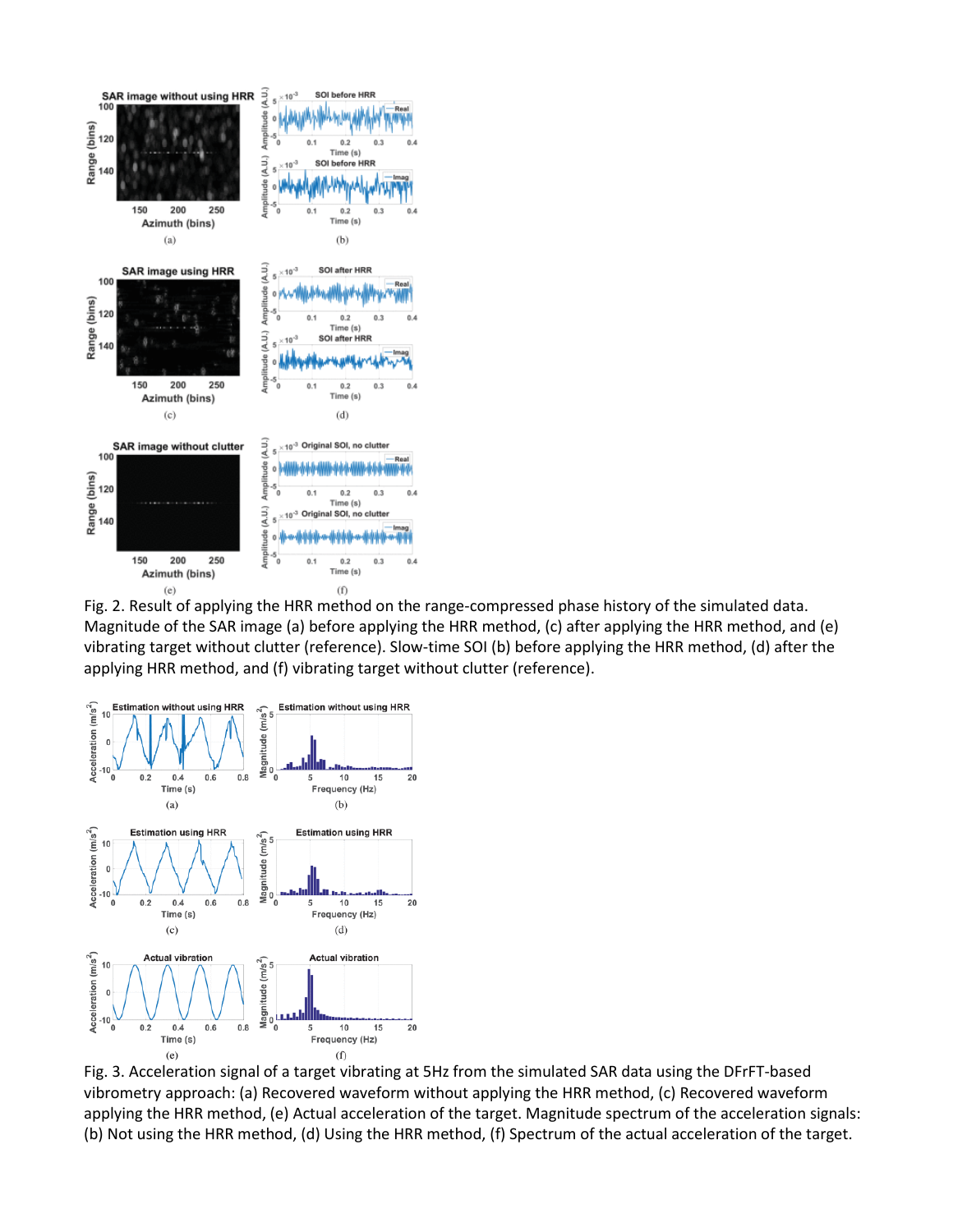### C. Application of HRR on Real SAR Data

In the last case of study, the HRR method is tested using the real SAR data that were acquired by the Lynx-SAR system of General Atomics Aeronautical Systems at Borrego Springs, CA, USA. The Lynx-SAR system parameters used in the flight test are summarized in Table II. The analyzed vibrating target was a rocking quad corner reflector that vibrated at 3.48 Hz. This target was immersed in a desert-clutter environment (approximately 30 dB of SCR), as shown in Fig. 4(a). Using the same DFrFT approach used in [6], the acceleration signal was retrieved from the range-compressed phase history of the SAR images [see Fig. 4(a) and (b)]. As standard parameters for estimating low-frequency vibrations [6], [8], a sliding window of 40 samples, an upsampling factor of 4, and a zoom-in factor of 4 were employed in the DFrFT algorithm. For this experiment, a Hankel matrix of order 128 was constructed, and only the three most significant singular values were preserved in the rank reduction. The vibrometry results are presented in Fig. 4(b)–(f). As can be observed, when the data are prepossessed using the HRR, the recovered acceleration signal of the target is less noisier than that of the normal case. Furthermore, as can be seen in Fig. 4(b), HRR preprocessing can also be employed to effectively isolate the target from clutter, which is very appealing for target recognition tasks.

| Parameter                          | Quantity                      |
|------------------------------------|-------------------------------|
| Pixel dimension                    | $0.0859 \times 0.0812$ m $^2$ |
| Nominal resolution                 | $0.1016 \times 0.10161112$    |
| Carrier frequency                  | $Jc = 15$ GHz, Ku band        |
| Length of the synthetic aperture   | $L = 176m$                    |
| Plane velocity                     | $Va = 86.81 \text{ m/s}$      |
| Puls e repetiti on frequency UvrJ) | 166Hz                         |

#### **TABLE II** Lynx-SAR System Parameters

| <b>Parameter</b>                       | <b>Quantity</b>                       |
|----------------------------------------|---------------------------------------|
| Pixel dimension                        | $0.0859 \times 0.0812$ m <sup>2</sup> |
| Nominal resolution                     | $0.1016 \times 0.1016$ m <sup>2</sup> |
| Carrier frequency                      | $f_c = 15$ GHz, $K_u$ band            |
| Length of the synthetic aperture       | $L = 176$ m                           |
| Plane velocity                         | $V_a = 86.81 \text{m/s}$              |
| Pulse repetition frequency $(f_{prf})$ | 166Hz                                 |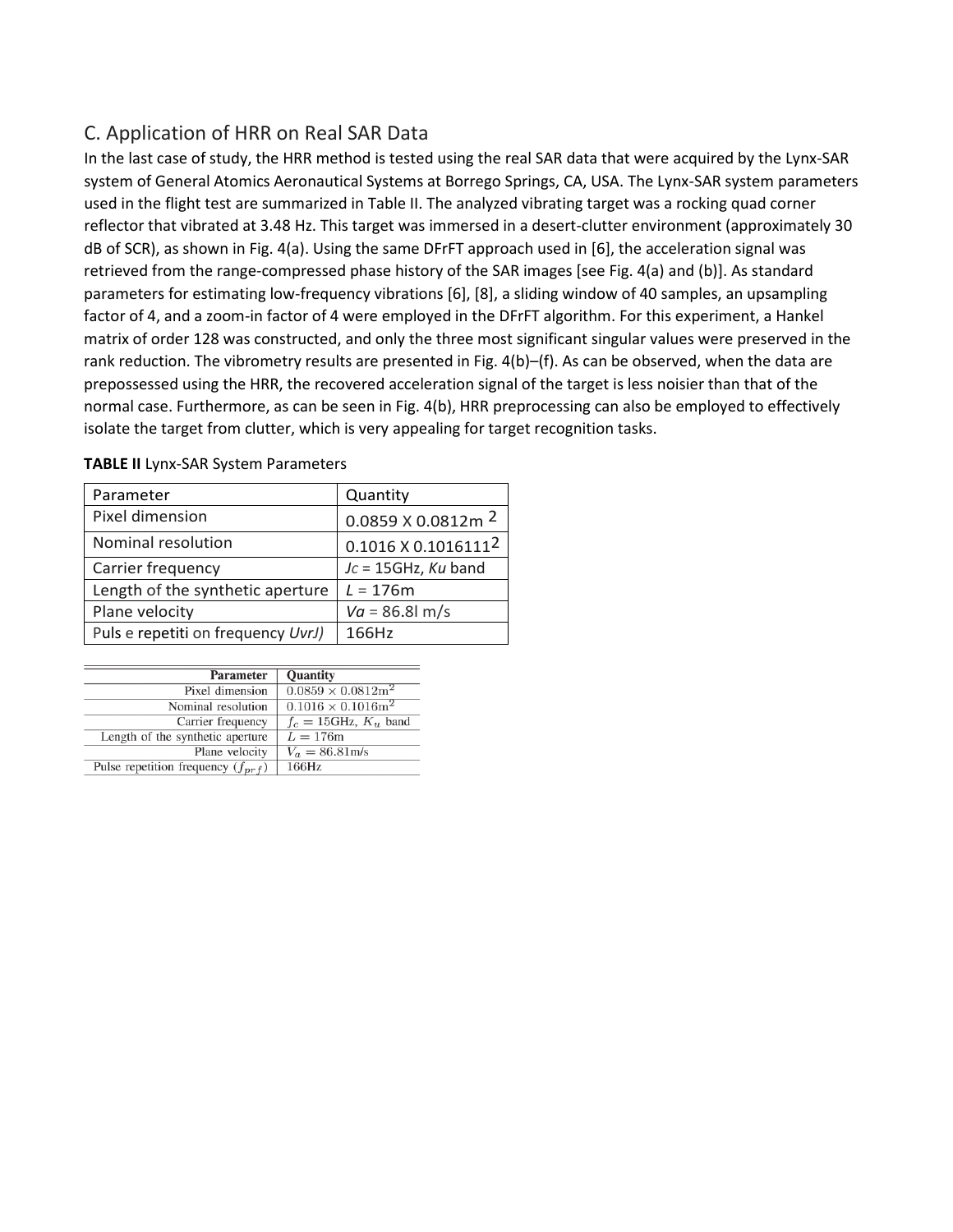

Fig. 4. Results of applying the combined HRR and DFrFT approach on real SAR data containing a target that vibrates at 3.48 Hz. (a) and (b) Magnitude of the complex SAR image captured with the Lynx-SAR system before and after applying the HRR to the slow-time data. (c) and (e) Recovered acceleration signal and its respective magnitude spectrum without applying the HRR. (d) and (f) Recovered acceleration signal and its respective magnitude spectrum when processing the data with the HRR method.

# SECTION V. Conclusion

In this letter, the HRR method was applied to SAR images and to the DFrFT-based vibrometry approach for performing clutter suppression. The obtained results demonstrate that the HRR method can effectively be exploited for isolating chirp signals from a sinusoidal clutter. Specifically, it is possible to isolate the vibrating targets from clutter when the HRR method is applied to slow-time SAR data. Moreover, when a vibrating target is embedded in a moderate clutter environment, preprocessing the slow-time SAR data with the HRR method improves the quality of the recovered acceleration signal via the DFrFT. Finally, it is important to remark that the order of the Hankel matrix and the number of singular values to preserve depend on the characteristics of the perturbation affecting the SOI. On the one hand, the order of the Hankel matrix is proportional to the extension of the transition region in the singular value spectrum, which may be useful for separating coupled time-domain features between the signal and the clutter. However, as a consequence of increasing the order of the Hankel matrix, a greater number of singular values will be required to properly approximate the SOI. On the other hand, heuristics and prior knowledge of the SCR can be used for determining which subspace is most reliable to be reconstructed. When the SCR is moderate or high, the most significant singular values of an SVD decomposition of a Hankel matrix are highly likely to belong to the SOI. However, in the case when the SCR is low, the most significant singular values are likely to be part of the clutter, and clutter reconstruction may be more reliable than the reconstruction of the SOI. In this case, an estimation of the SOI can be obtained by subtracting the estimated clutter from the contaminated signal.